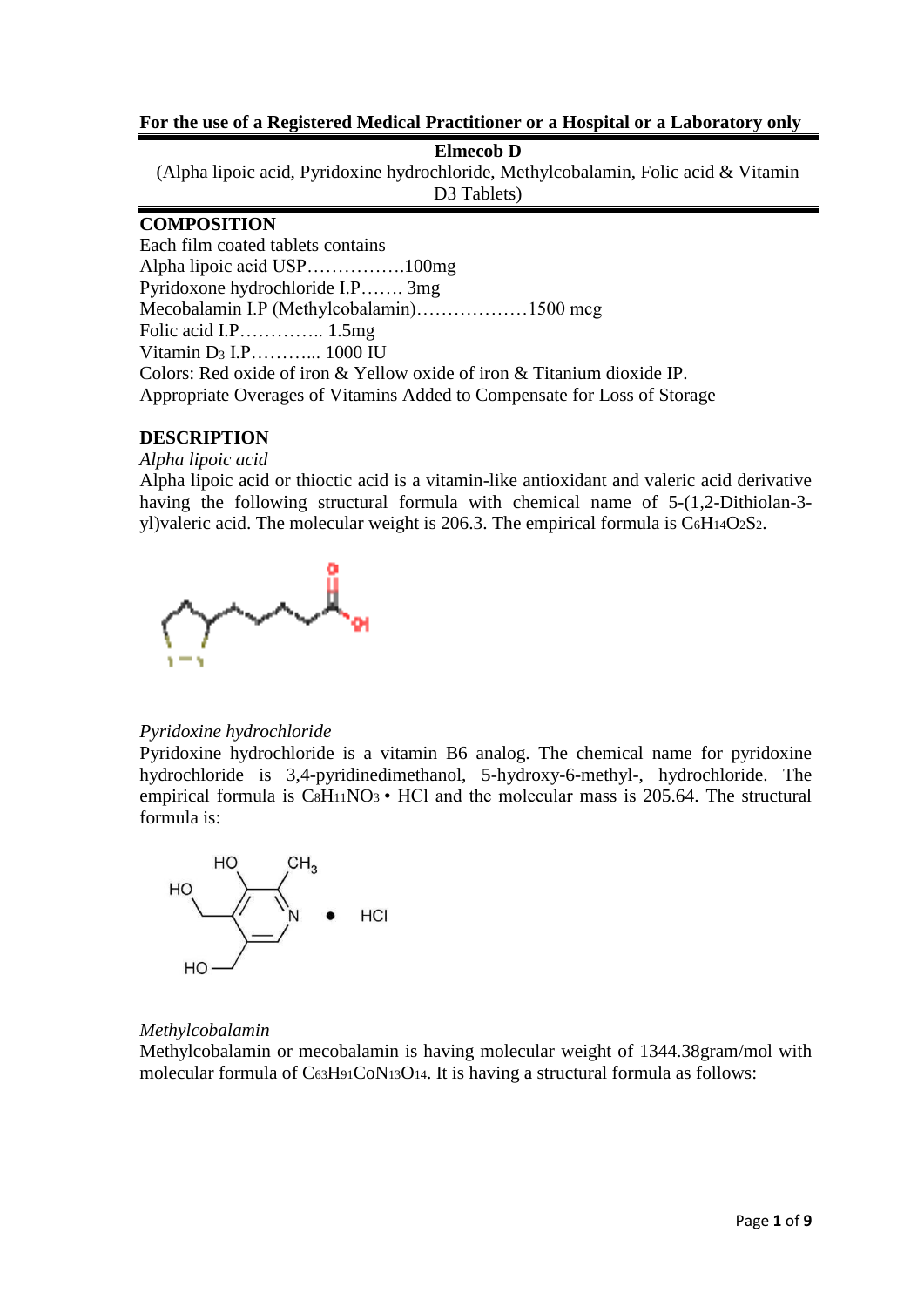

#### *Folic acid*

Folic acid, N-[ρ-[[(2-amino-4-hydroxy-6-pteridinyl) methyl]-amino]benzoyl]-Lglutamicacid, is a B complex vitamin containing a pteridine moiety linked by a methylene bridge to para-aminobenzoic acid, which is joined by a peptide linkage to glutamic acid. Conjugates of folic acid are present in a wide variety of foods, particularly liver, kidneys, yeast, and leafy green vegetables. Commercially available folic acid is prepared synthetically. Folic acid occurs as a yellow or yellowish-orange crystalline powder and is very slightly soluble in water and insoluble in alcohol. Folic acid is readily soluble in dilute solutions of alkali hydroxides and carbonates and solutions of the drug may be prepared with the aid of sodium hydroxide or sodium carbonate, thereby forming the soluble sodium salt of folic acid (sodium folate). Aqueous solutions of folic acid are heat sensitive and rapidly decompose in the presence of light and/or riboflavin; solutions should be stored in a cool place protected from light.

The structural formula of folic acid is as follows:



C19H19N7O6 M.W. 441.40

*Vitamin D3*

Cholecalciferol is the naturally occurring form of vitamin D. It is produced from 7 dehydrocholesterol, a sterol present in mammalian skin, by ultraviolet irradiation. The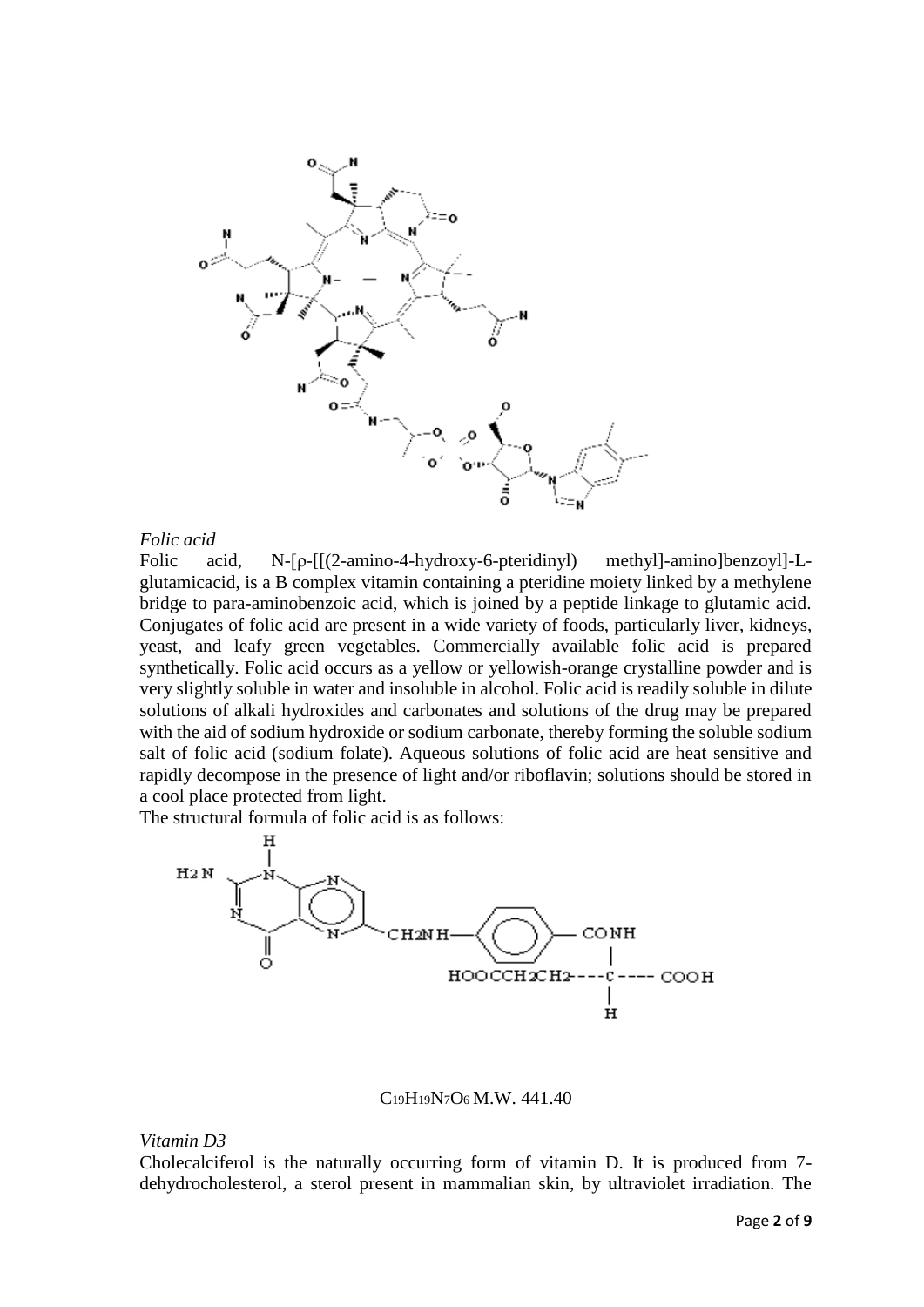chemical name of cholecalciferol is (5Z,7E)-(3S)-9,10-secocholesta -5,7,10(19)-triene-3 ol. The empirical formula of cholecalciferol is C27H44O and its molecular weight is 384.6. The structural formula is:



## **CLINICAL PHARMACOLOGY**

The clinical pharmacology data for the combination constituents are not available. The individual constituent's properties are enumerated below: *Pharmacodynamics*

#### *Alpha lipoic acid*

Lipoic acid is used for its antoxidant effects in the treatment of diabetic neuropathy. It has been tried in the treatment of liver dysfunction and in subacute necrotizing encephalopathy. Beneficial results have been claimed in amanitin poisoning after ingestion of the mushroom *Amanita phalloides,* but such use is controversial.

#### *Pyridoxone hydrochloride*

Pyridoxine hydrochloride is Vitamin B6. It is converted to pyridoxal phosphate which is the co-enzyme for a variety of metabolic transformations. It is essential for human nutrition.

#### *Methylcobalamin*

Methylcobalamin is one of the biologically active form of vitamin B12. It acts as coenzymes in nucleic acid synthesis. Mecobalamin is also closely involved with folic acid in several important metabolic pathways. Methylcobalamin supports the methionine synthetase reaction, which is essential for normal metabolism of folate.

#### *Folic acid*

Folic acid is a member of the vitamin B group. Folic acid is reduced in the body to tetrahydrofolate, which is a coenzyme for various metabolic processes including the synthesis of purine and pyrimidine nucleotides, and hence in the synthesis of DNA; it is also involved in some amino-acid conversions, and in the formation and utilisation of formate.

#### *Vitamin D3*

The *in vivo* synthesis of the major biologically active metabolites of vitamin D occurs in two steps. The first hydroxylation takes place in the liver (to 25-hydroxy vitamin D) and the second in the kidneys (to 1, 25-dihydroxy- vitamin D). Vitamin D metabolites promote the active absorption of calcium and phosphorus by the small intestine, thus elevating serum calcium and phosphate levels sufficiently to permit bone mineralization. Vitamin D metabolites also mobilize calcium and phosphate from bone and probably increase the reabsorption of calcium and perhaps also of phosphate by the renal tubules. There is a time lag of 10 to 24 hours between the administration of vitamin D and the initiation of its action in the body due to the necessity of synthesis of the active metabolites in the liver and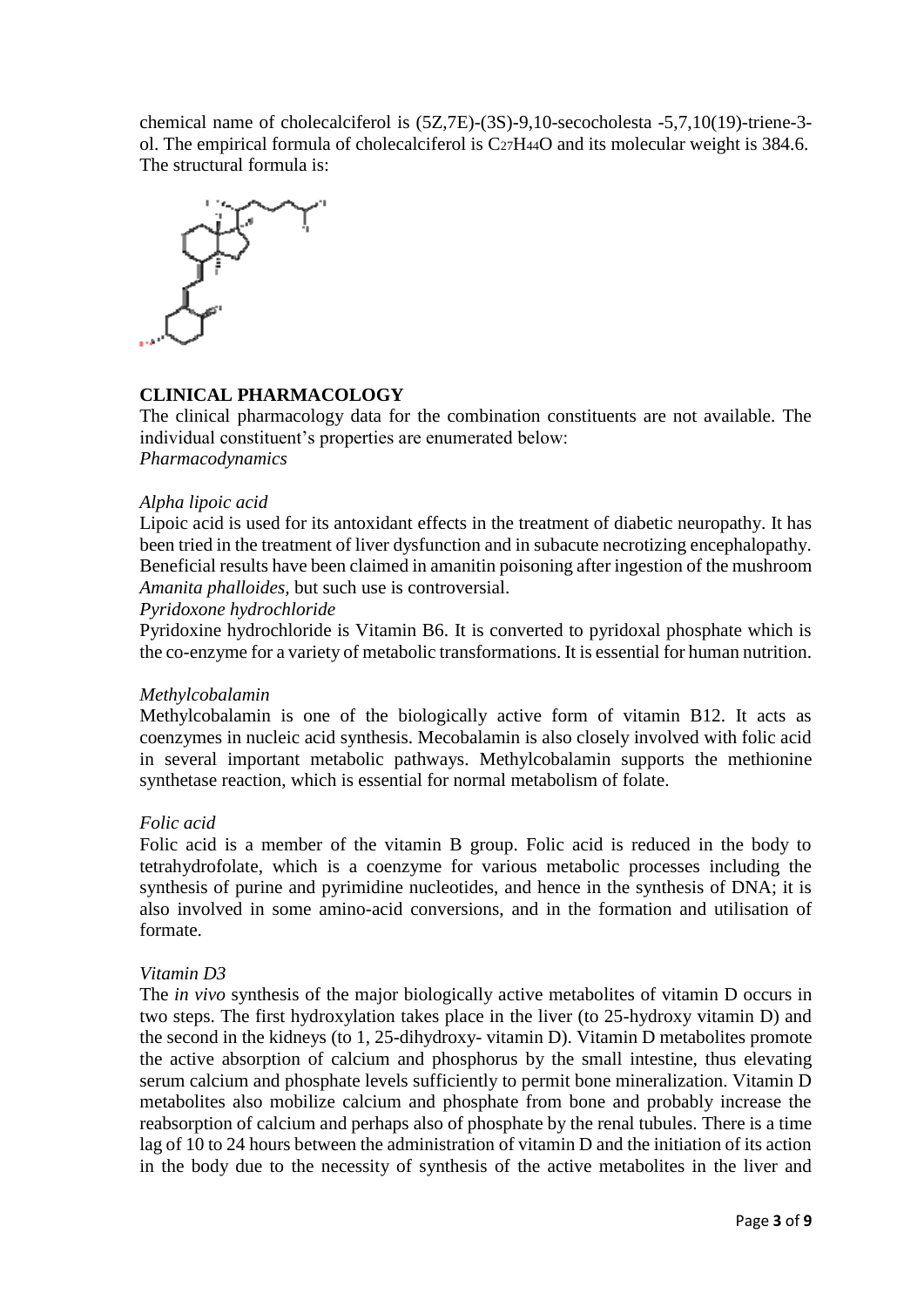kidneys. Parathyroid hormone is responsible for the regulation of this metabolism in the kidneys.

# *Pharmacokinetic*

### *Alpha lipoic acid*

It is reported that alpha-lipoic acid 600 mg was administered orally once daily for 4 days, and the pharmacokinetic parameters were measured on days 1 and 4 revealed the mean percentage of the administered dose excreted in urine as parent compound was 0.2 (which is 0.67% with assumption of 30% bioavailability).

## *Pyridoxine hydrochloride*

Pyridoxine readily absorbed from the gastrointestinal tract after oral dose and converted to the active forms pyridoxal phosphate and pyridoxamine phosphate. They are stored mainly in the liver where there is oxidation to 4-pyridoxic acid and other inactive metabolites which are excreted in the urine. As the dose increases, proportionally greater amounts are excreted unchanged in the urine. Pyridoxal crosses the placenta and is distributed into breast milk.

### *Methylcobalamin*

It binds to intrinsic factor; a glycoprotein secreted by the gastric mucosa, and is then actively absorbed from the gastrointestinal tract. Absorption is impaired in patients with an absence of intrinsic factor, with a malabsorption syndrome or with disease or abnormality of the gut, or after gastrectomy. Absorption from the gastrointestinal tract can also occur by passive diffusion; little of the vitamin present in food is absorbed in this manner although the process becomes increasingly important with larger amounts such as those used therapeutically. After intranasal dosage, peak plasma concentrations of cyanocobalamin have been reached in 1 to 2 hours. The bioavailability of the intranasal preparation is about 7 to 11% of that by intramuscular injection.

It is extensively bound to specific plasma proteins called transcobalamins; transcobalamin II appears to be involved in the rapid transport of the cobalamins to tissues. A parent form -vitamin B12 is stored in the liver, excreted in the bile, and undergoes extensive enterohepatic recycling; part of a dose is excreted in the urine, most of it in the first 8 hours; urinary excretion, however, accounts for only a small fraction in the reduction of total body stores acquired by dietary means. Vitamin B12 diffuses across the placenta and also appears in breast milk.

### *Folic acid*

Folic acid is rapidly absorbed from the gastrointestinal tract, mainly from the duodenum and jejunum. Dietary folates are stated to have about half the bioavailability of crystalline folic acid. The naturally occurring folate polyglutamates are largely deconjugated, and then reduced by dihydrofolate reductase in the intestines to form 5-methyltetrahydrofolate, which appears in the portal circulation, where it is extensively bound to plasma proteins. Folic acid given therapeutically enters the portal circulation largely unchanged, since it is a poor substrate for reduction by dihydrofolate reductase. It is converted to the metabolically active form 5- methyltetrahydrofolate in the plasma and liver. The principal storage site of folate is the liver; it is also actively concentrated in the CSF. Folate undergoes enterohepatic circulation. Folate metabolites are eliminated in the urine and folate in excess of body requirements is excreted unchanged in the urine. Folate is distributed into breast milk. Folic acid is removed by haemodialysis.

### *Vitamin D3*

Vitamin D substances are well absorbed from the gastrointestinal tract. The presence of bile is essential for adequate intestinal absorption; absorption may be decreased in patients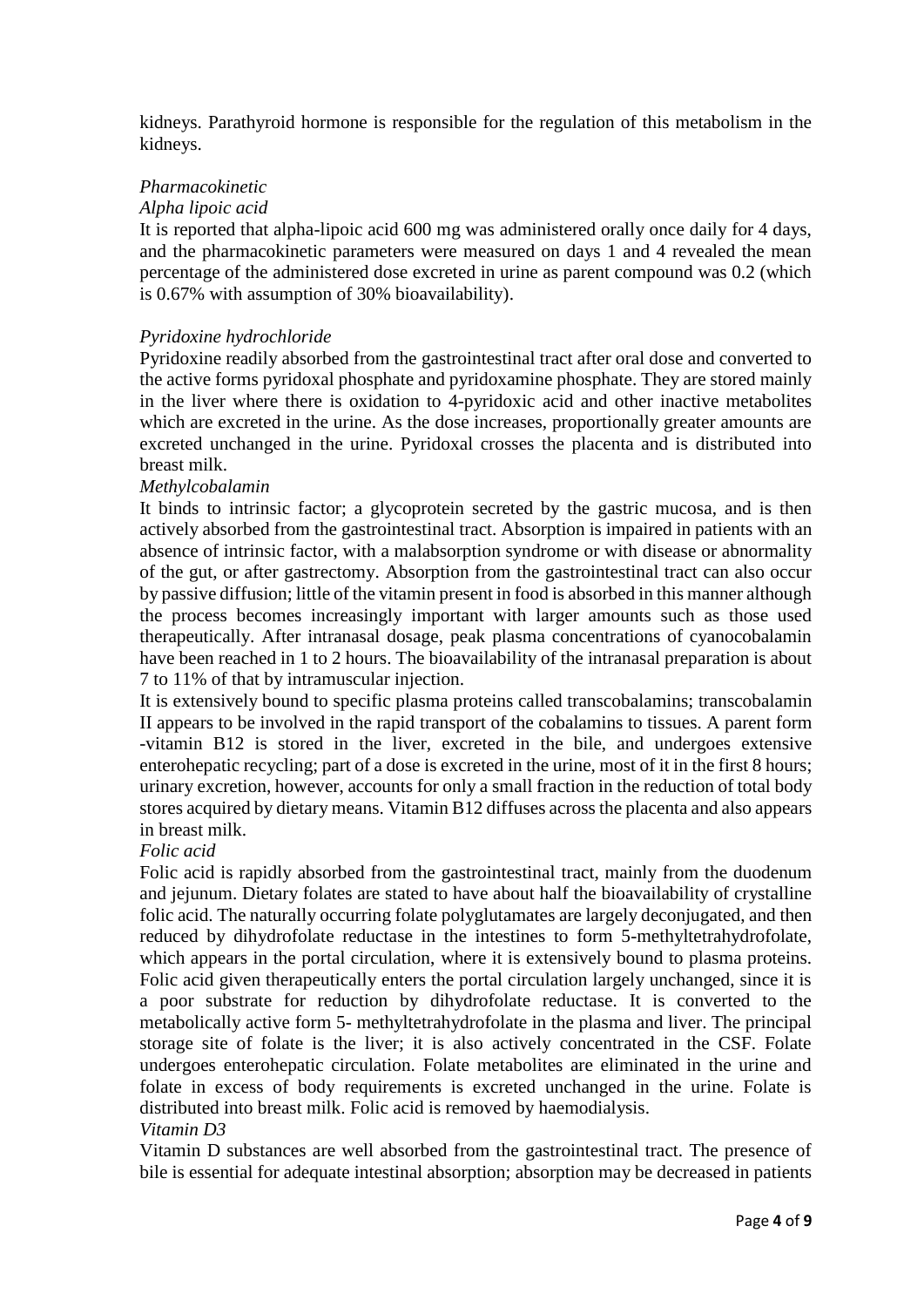with decreased fat absorption. Vitamin D and its metabolites circulate in the blood bound to a specific α-globulin. Vitamin D can be stored in adipose and muscle tissue for long periods of time. It is slowly released from such storage sites and from the skin where it is formed in the presence of sunlight or ultraviolet light. Cholecalciferol has a slow onset and a long duration of action; calcitriol and its analogue alfacalcidol, however, have a more rapid action and shorter half-lives. Cholecalciferol is hydroxylated in the liver by the enzyme vitamin D 25 - hydroxylase to form 25-hydroxycholecalciferol (calcifediol). These compounds undergo further hydroxylation in the kidneys by the enzyme vitamin D 1 hydroxylase to form the active metabolites 1, 25-dihydroxycholecalciferol (calcitriol). Further metabolism also occurs in the kidneys, including the formation of the 1, 24, 25 trihydroxy derivatives. Vitamin D compounds and their metabolites are excreted mainly in the bile and faeces with only small amounts appearing in urine; there is some enterohepatic recycling but it is considered to have a negligible contribution to vitamin D status. Certain vitamin D substances may be distributed into breast milk.

## **INDICATIONS**

For the treatment of diabetic neuropathy.

## **CONTRAINDICATION**

It is contraindicated in the patients who are having hypersensitivity to active constituents or any of the formulation ingredients.

In patients with hypercalcemia, malabsorption syndrome, abnormal sensitivity to the toxic effects of vitamin D and hypervitaminosis D.

### **WARNINGS AND PRECAUTIONS**

If symptoms persist or worsen, seek medical advice. Do not exceed the stated dose.

Should be given with caution in patients suffering from folate deficiency.The treatment of vitamin B12 (parent compound of methylcobalamin) deficiency can unmask the symptoms of polycythemia vera.

Megaloblastic anemia is sometimes corrected by treatment with vitamin B12. But this can have very serious side effects. Don't attempt vitamin B12 therapy without close supervision by your healthcare provider.

Do not take vitamin B12 if Leber's disease, a hereditary eye disease. It can seriously harm the optic nerve, which might lead to blindness.

Patients with vitamin B12 deficiency should not be treated with folic acid unless administered with adequate amounts of hydroxocobalamin, as it can mask the condition but the subacute irreversible damage to the nervous system will continue. The deficiency can be due to undiagnosed megaloblastic anaemia including in infancy, pernicious

anaemia or macrocytic anaemia of unknown aethiology or other cause of cobalamin deficiency, including lifelong vegetarians.

Caution should be exercised when administering folic acid to patients who may have folate dependent tumours.

This product is not intended for healthy pregnant women where lower doses are recommended, but for pregnant women with folic acid deficiency or women at risk for the reoccurrence of neural tube defects.

Vitamin D should not be given to patients with hypercalcaemia. It should be used with caution in infants, who may have increased sensitivity to its effects, and patients with renal impairment or calculi, or heart disease, who might be at increased risk of organ damage if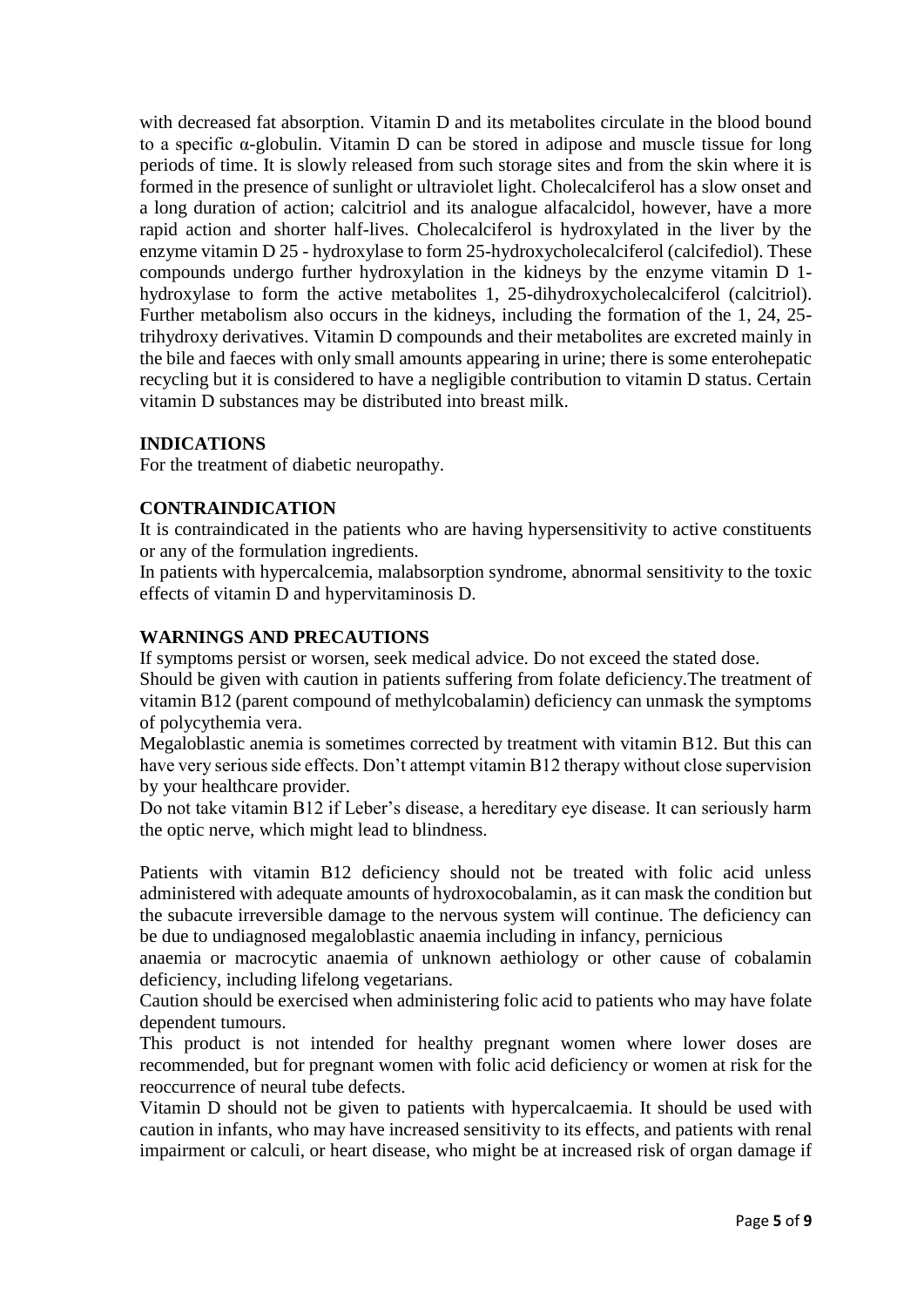hypercalcaemia occurred. Plasma phosphate concentrations should be controlled during vitamin D therapy to reduce the risk of ectopic calcification.

It is advised that patients receiving pharmacological doses of vitamin D should have their plasma-calcium concentration monitored at regular intervals, especially initially or if symptoms suggest toxicity. Similar monitoring is recommended in infants if they are breast fed by mothers receiving pharmacological doses of vitamin D.

### **DRUG INTERACTION**

The data are unavailable for methylcobalamine drug interaction, however evidences for parent drug – vitamin B12 are as follows

Absorption from the gastrointestinal tract may be reduced by neomycin, aminosalicylic acid, histamine H2-antagonists, omeprazole, and colchicine.

Serum concentrations may be decreased by use of oral contraceptives.

Many of these interactions are unlikely to be of clinical significance but should be taken into account when performing assays for blood concentrations.

Parenteral chloramphenicol may attenuate the effect in anaemia.

Potassium supplements can reduce absorption of vitamin B12 in some people and might contribute to vitamin B12 deficiency.

Folic acid, particularly in large doses, can cover up vitamin B12 deficiency, and cause serious health effects. Be sure that your healthcare provider checks your vitamin B12 levels before you start taking folic acid.

Early research suggests that vitamin C supplements can destroy dietary vitamin B12. It isn't known whether this interaction is important, but to stay on the safe side, take vitamin C supplements at least 2 hours after meals.

Heavy drinking for at least a two-week period can decrease vitamin B12 absorption from the gast

rointestinal tract.

Many drugs may alter the metabolism or bioavailability of pyridoxine, including isoniazid, penicillamine and oral contraceptives, which may increase the requirements for pyridoxine. Pyridoxine hydrochloride may reduce the effect of levodopa, a drug used in the treatment of Parkinsons Disease unless a dopa decarboxylase inhibitor is also given

Pyridoxine reduces the activity of altretamine.

It has also been reported to decrease serum concentrations of phenobarbital and phenytoin. Antiepileptics – if folic acid supplements are given to treat folate deficiency, which can be caused by the use of antiepileptics (phenytoin, phenobarbital and primidone), the serum antiepileptic levels may fall, leading to decreased seizure control in some patients.

Antibacterials – chloramphenicol and co-trimoxazole may interfere with folate metabolism. Sulfasalazine - can reduce the absorption of folic acid.

Folic acid may interfere with the toxic and therapeutic effects of methotrexate.

There is an increased risk of hypercalcaemia if vitamin D is given with thiazide diuretics, calcium, or phosphate. Plasma-calcium concentrations should be monitored in such situations. Some antiepileptics may increase vitamin D requirements (e.g. carbamazepine, phenobarbital, phenytoin, and primidone). Rifampicin and isoniazid may reduce the effectiveness of vitamin D. Corticosteroids may counteract the effect of vitamin D.

Ketoconazole may inhibit the metabolism of paricalcitol and these drugs should be used with caution together; care should be taken when using paricalcitol with other potent inhibitors of the cytochrome P450 isoenzyme CYP3A4. Mineral oil interferes with the absorption of fat-soluble vitamins, including vitamin D preparations.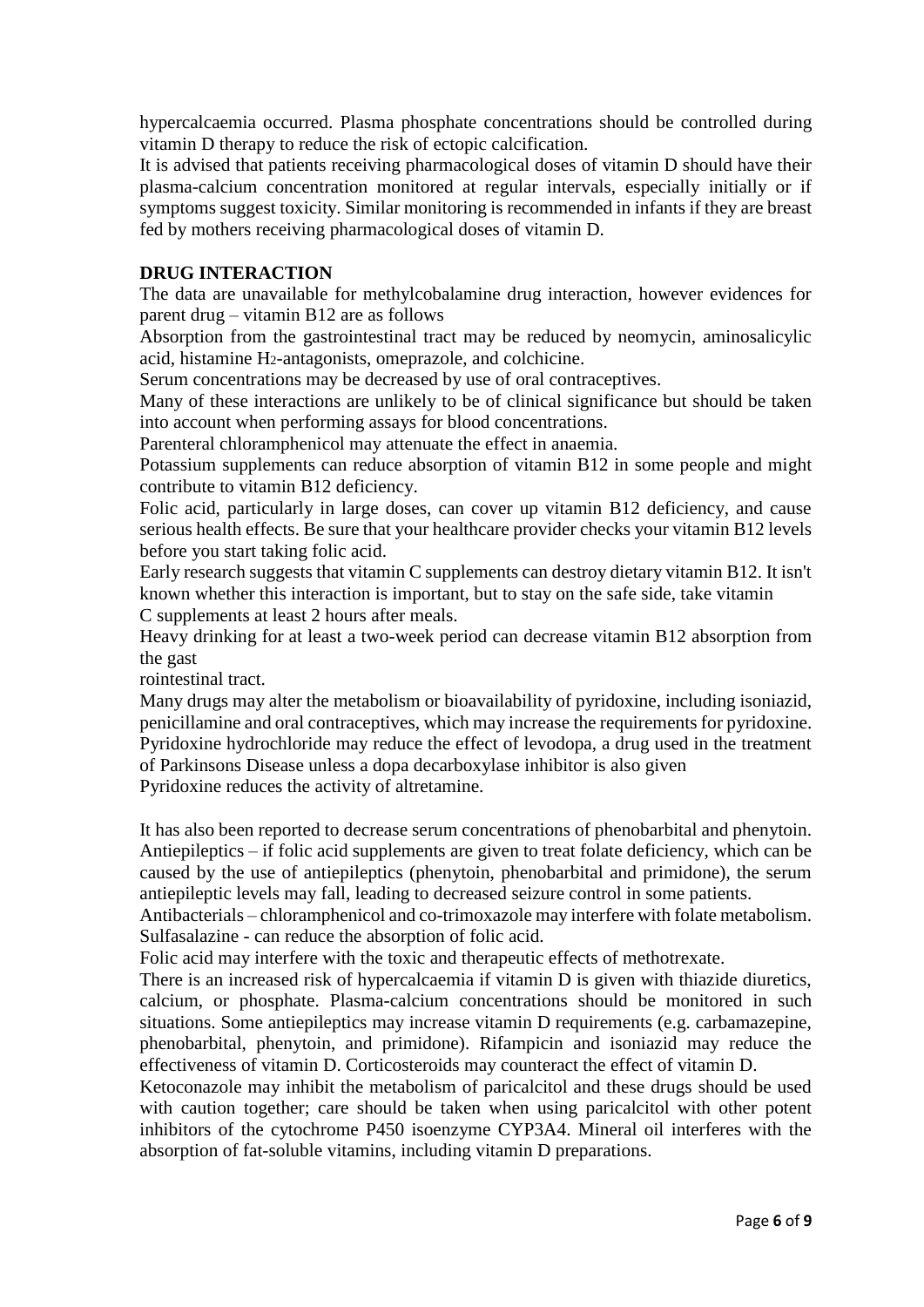## **ADVERSE EFECTS**

*Methylcobalamine*

• Pulmonary edema and congestive heart failure early in treatment; peripheral vascular thrombosis.

• Polycythemia vera, mild transient diarrhea, rarely itching; transitory exanthema.

• Other adverse effects reported with vitamin B12 are diarrhea, blood clots, itching, serious allergic reactions.

*Pyridoxine hydrochloride*

Long-term use of large doses of pyridoxine is associated with the development of severe peripheral neuropathies (including severe sensory neuropathy).

*Folic acid*

Gastrointestinal disorders: Anorexia, nausea, abdominal distention and flatulence Immune system disorders: Allergic reactions, comprising erythema, rash, pruritus, urticaria, dyspnea, and anaphylactic reactions (including shock).

*Vitamin D3*

Excessive intake of vitamin D leads to the development of hyperphosphataemia or hypercalcaemia. Associated effects of hypercalcaemia include hypercalciuria, ectopic calcification, and renal and cardiovascular damage. Symptoms of overdosage include anorexia, lassitude, nausea and vomiting, constipation or diarrhoea, polyuria, nocturia, sweating, headache, thirst, somnolence, and vertigo. Interindividual tolerance to vitamin D varies considerably; infants and children are generally more susceptible to its toxic effects. The vitamin should be withdrawn if toxicity occurs. It has been stated that vitamin D dietary supplementation may be detrimental in persons already receiving an adequate intake through diet and exposure to sunlight, since the difference between therapeutic and toxic concentrations is relatively small.

The most potent forms of vitamin D, such as alfacalcidol and calcitriol, might reasonably be expected to pose a greater risk of toxicity; however, their effects are reversed rapidly on withdrawal. Hypersensitivity reactions have occurred. Skin irritation or contact dermatitis has been reported with topical preparations.

Hypercalcaemia. Vitamin D is the most likely of all vitamins to cause overt toxicity.

Doses of 60000 units daily can cause hypercalcaemia, with muscle weakness, apathy, headache, anorexia, nausea and vomiting, bone pain, ectopic calcification, proteinuria, hypertension, and cardiac arrhythmias. Chronic hypercalcaemia can lead to generalized vascular calcification, nephrocalcinosis, and rapid deterioration of renal function.

Hypercalcaemia has been reported in a patient after brief industrial exposure to colecalciferol.

Another such study has suggested that vitamin D has nephrotoxic properties independent of the degree of induced hypercalcaemia, and that the decline in renal function may be more marked with calcitriol.

Topical calcitriol may affect calcium homoeostasis, and hypercalcaemia has been reported in some studies.

Hypervitaminosis D is characterized by effects on the following organ system: Renal:

Impairment of renal function with polyuria, nocturia, polydipsia, hypercalciuria, reversible azotemia, hypertension, nephrocalcinosis, generalized vascular calcification, or irreversible renal insufficiency which may result in death. CNS: Mental retardation. Soft

Tissues: Widespread calcification of the soft tissues, including the heart, blood vessels, renal tubules, and lungs. Skeletal: Bone demineralization (osteoporosis) in adults occurs concomitantly. Decline in the average rate of linear growth and increased mineralization of bones in infants and children (dwarfism), vague aches, stiffness, and weakness.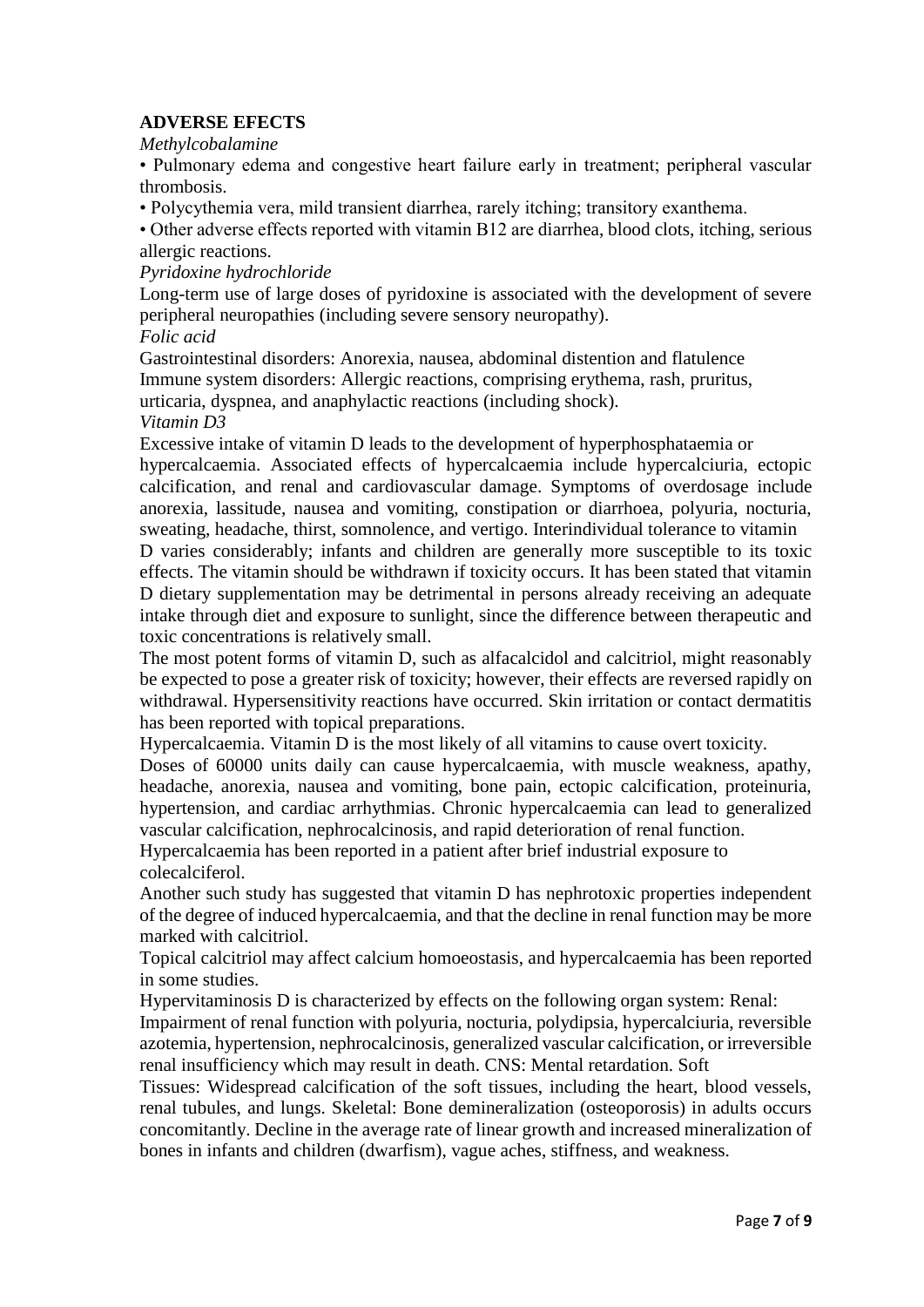Gastrointestinal: Nausea, anorexia, constipation. Metabolic: Mild acidosis, anemia, weight loss.

## **OVERDOSAGE**

#### *Pyridoxine hydrochloride*

Pyridoxine given to animals in amounts of 3 to 4 g/kg of body weight produces convulsions and death. In man, a dose of 25 mg/kg of body weight is well tolerated.

#### *Folic acid*

No special procedures or antidote are likely to be needed

#### *Vitamin D3*

The effects of administered vitamin D can persist for two or more months after cessation of treatment.

Hypervitaminosis D is characterized by yypercalcemia with anorexia, nausea, weakness, weight loss, vague aches and stiffness, constipation, mental retardation, anemia, and mild acidosis, impairment of renal function with polyuria, nocturia, polydipsia, hypercalciuria, reversible azotemia, hypertension, nephrocalcinosis, generalized vascular calcification, or irreversible renal insufficiency which may result in death. Widespread calcification of the soft tissues, including the heart, blood vessels, renal tubules, and lungs. Bone demineralization (osteoporosis) in adults occurs concomitantly. Decline in the average rate of linear growth and increased mineralization of bones in infants and children (dwarfism).

The treatment of hypervitaminosis D with hypercalcemia consists of immediate withdrawal of the vitamin, a low calcium diet, generous intake of fluids, along with symptomatic and supportive treatment. Hypercalcemic crisis with dehydration, stupor, coma, and azotemia requires more vigorous treatment. The first step should be hydration of the patient. Intravenous saline may quickly and significantly increase urinary calcium excretion. A loop diuretic (furosemide or ethacrynic acid) may be given with the saline infusion to further increase renal calcium excretion. Other reported therapeutic measures include dialysis or the administration of citrates, sulfates, phosphates, corticosteroids,

EDTA (ethylenediaminetetraacetic acid), and mithramycin via appropriate regimens.

With appropriate therapy, recovery is the usual outcome when no permanent damage has occurred. Deaths via renal or cardiovascular failure have been reported.

Evidences are un-available for overdose experience for methylcobalamine, alpha-lipoic acid.

### **DOSAGES AND ADMINISTRATION**

1 tablet daily OR as directed by the physician.

# **USE IN PREGNANCY, NURSING MOTHER, USE IN CHILDREN AND OLDER PATIENTS**

### *Pyridoxine hydrochloride*

Data on exposed pregnancies indicate no adverse effects of pyridoxine in therapeutic doses on pregnancy or the health of the foetus or newborn child, or during lactation.

Animal studies are insufficient with respect to effects on pregnancy, embryonal/foetal development, parturition or postnatal development.